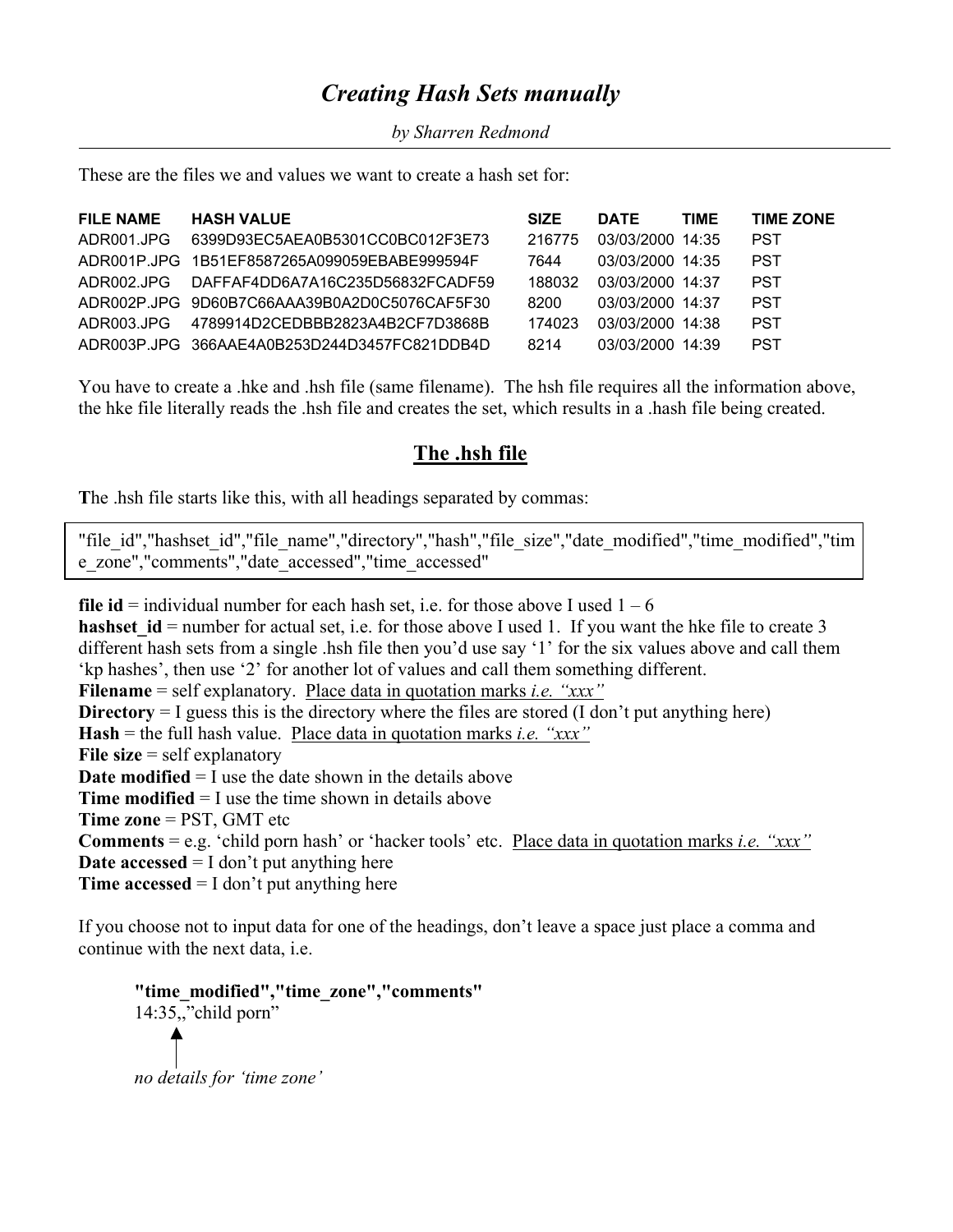So, the .hsh file for the above data should look like this:

"file\_id","hashset\_id","file\_name","directory","hash","file\_size","date\_modified","time\_modified","tim e\_zone","comments","date\_accessed","time\_accessed"

1,1,"ADR001.JPG",,"6399D93EC5AEA0B5301CC0BC012F3E73",216775,03/03/2000,14:35:00,PST," KNOWN CHILD PORN",, 2,1,"ADR001P.JPG",,"1B51EF8587265A099059EBABE999594F",7644,03/03/2000,14:35:00,PST,"K NOWN CHILD PORN",, 3,1,"ADR002.JPG",,"DAFFAF4DD6A7A16C235D56832FCADF59",188032,03/03/2000,14:37:00,PST ,"KNOWN CHILD PORN",, 4,1,"ADR002P.JPG",,"9D60B7C66AAA39B0A2D0C5076CAF5F30",8200,03/03/2000,14:37:00,PST," KNOWN CHILD PORN",, 5,1,"ADR003.JPG",,"4789914D2CEDBBB2823A4B2CF7D3868B",174023,03/03/2000,14:38:00,PST," KNOWN CHILD PORN",, 6,1,"ADR003P.JPG",,"366AAE4A0B253D244D3457FC821DDB4D",8214,03/03/2000,14:39:00,PST," KNOWN CHILD PORN",,

## The .hke file

The .hke file starts like this, with all headings separated by commas:

"hashset\_id","name","vendor","package","version","authenicated\_flag","notable\_flag","initials","num\_o f\_files","description","date\_loaded"

hashset  $id = same$  as above (they must match)

name = the number and name you want the hash set to go by. All hash sets relating to child pornography on Brian Deerings hash set message board begin with ZZ. This is because Encase looks at the hash sets in alphabetical order so all the ZZ files are grouped together*, e.g. 'ZZ001 suspected KP'* vendor = if the hash set is of say the Excel program, then vendor would be 'Microsoft'  $package = I$  never fill these in – no idea what they are for version = If it's a hash set for a program, version may be 'Windows' **authenticated flag**  $=$  I always put a 1 here notable flag = has a 1 if its notable and a 0 if its known initials = can put your initials here, Brian Deerings have NDIC number of files  $=$  there is always a 0 here Description = *i.e. 'ZZ001 suspected child porn'* **Date loaded**  $=$  todays date

So, the .hke file for the above data should look like this:

"hashset\_id","name","vendor","package","version","authenicated\_flag","notable\_flag","initials","num\_o f\_files","description","date\_loaded"

1,"ZZ known Child Porn",,,,1,1,,0,"Known Child Porn",

If I had loaded 3 different hash sets into the .hsh file, i.e. hashset id 1, 2 and 3. Then the hke file needs to also have a line of data for hash set id 2 and 3, and unique names for the sets.